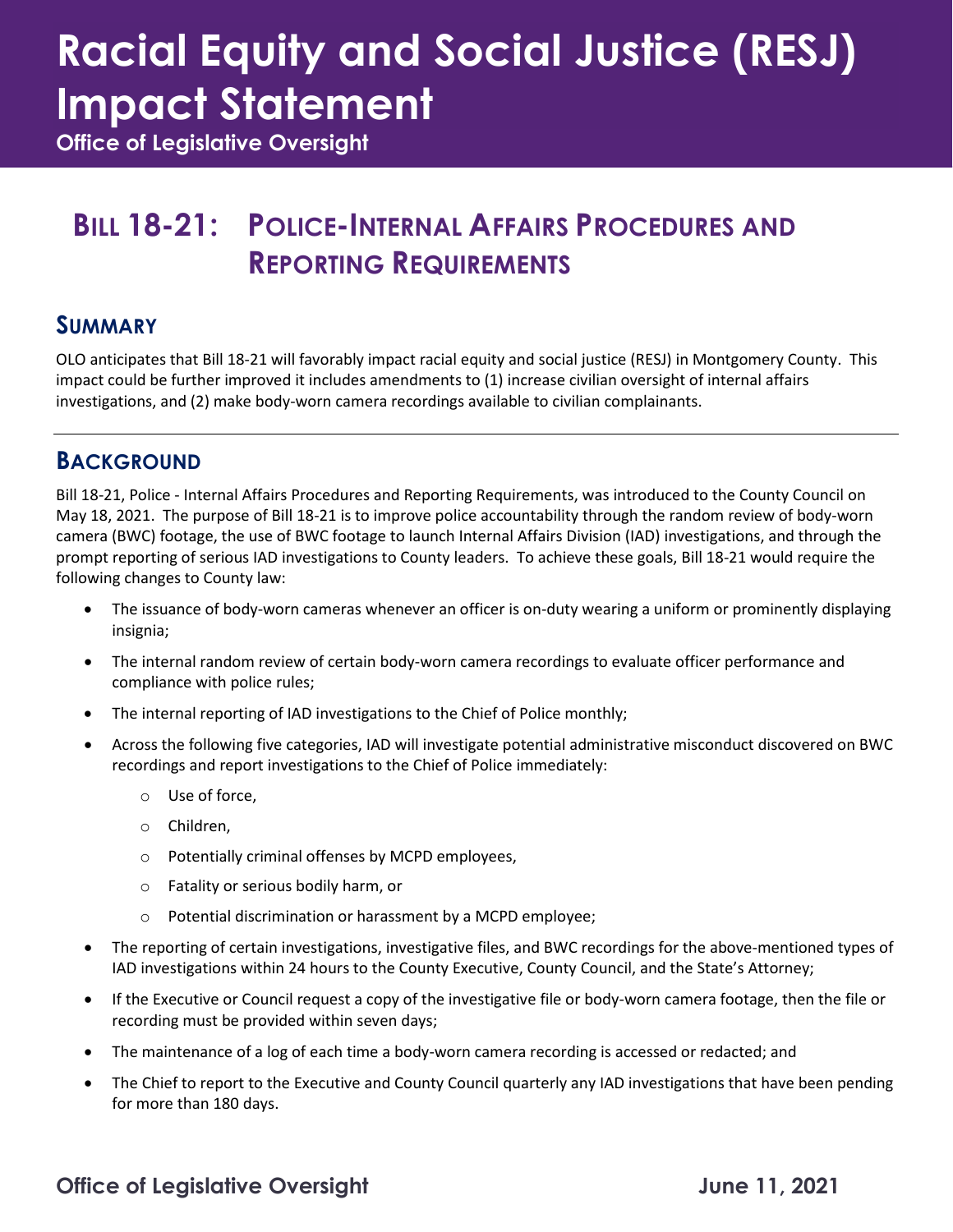The overarching goal of Bill 18-21 is to increase the transparency and accountability of BWC footage to address policing misconduct. Other jurisdictions have implemented similar policing reform practices that use BWC footage to audit policing practices, including the Los Angeles Police Department.<sup>[1](#page-5-0)</sup>

#### **CRIMINAL JUSTICE, BODY-WORN CAMERAS, AND RACIAL EQUITY**

The War on Drugs and the system of mass incarceration that primarily impacts Black people is essential for understanding the potential impact of Bill 18-21 on racial equity and social justice in Montgomery County.

Racial equity occurs when race no longer predicts life outcomes and each racial group has the power to determine their own agency. Yet, as noted by Michelle Alexander, the War on Drugs has increased the number of people in the criminal justice system and exacerbated racial inequities in the system in three ways.<sup>[2](#page-5-1)</sup> Alexander refers to this process of creating second-class citizens among Black people in the criminal justice system as the "New Jim Crow."

- The first phase is the **Roundup** where the police conduct drug operations primarily in poor communities of color and sweep vast numbers of people into the criminal justice system. The police are rewarded for rounding up as many people as possible; they can stop, interrogate, and search anyone they choose for drug investigations, provided they get "consent." Because there is no meaningful check on the exercise of police discretion, racial biases are granted free rein. In fact, police are allowed to rely on race as a factor in selecting whom to stop and search (even though people of color are no more likely to be guilty of drug crimes than Whites) – effectively guaranteeing those who are swept into the system are primarily Black and Brown.
- The second phase is **Conviction** where defendants, once arrested, are generally denied meaningful legal representation and pressured to plead guilty whether they are or not. Prosecutors are free to "load up" defendants with extra charges, and their decisions cannot be challenged for racial bias. Once convicted, due to the Drug War's harsh sentencing laws, drug offenders spend more time under the criminal justice system's formal control – in jail or prison, on probation or parole - than drug offenders anywhere else in the world. This period may last a lifetime, even for those convicted of extremely minor, nonviolent offenses, but the vast majority of those swept into the system are eventually released.
- The final phase is **Invisible Punishment** where individuals experience criminal sanctions after they have served their time. These sanctions, which are largely outside of public view, are imposed by the operation of law rather than the decisions of a sentencing judge. The collateral damages of invisible punishment can have a greater impact on individuals then the time spent incarcerated, denying individuals to fully mainstream back into society. The legal discriminations that manifest as invisible punishment include; denied employment, housing, education, and public benefits. Unable to surmount these challenges, most will eventually return to prison and then be released again, caught in this never-ending cycle that reinforces their marginality and second-class citizenship.

Within this mass incarceration context, body cameras are viewed as a key police reform to help interrupt the disproportionate entry of Black and Latinx people into the criminal justice system. The implied theory of action for Bill 18-21 is that greater transparency of police misbehavior documented by body-worn cameras will lead to greater accountability for constitutional policing that diminishes racial and ethnic inequities in the criminal justice system. BWC are viewed as a strategy to interrupt the biased "roundup" and "conviction" stages of the mass incarceration pipeline. Yet, the available research to date offers at best mixed results on whether BWC affect policing or improves accountability for policing misconduct in ways that improve racial equity.<sup>[3](#page-5-2)</sup>

#### **Office of Legislative Oversight** 2 **June 11, 2021**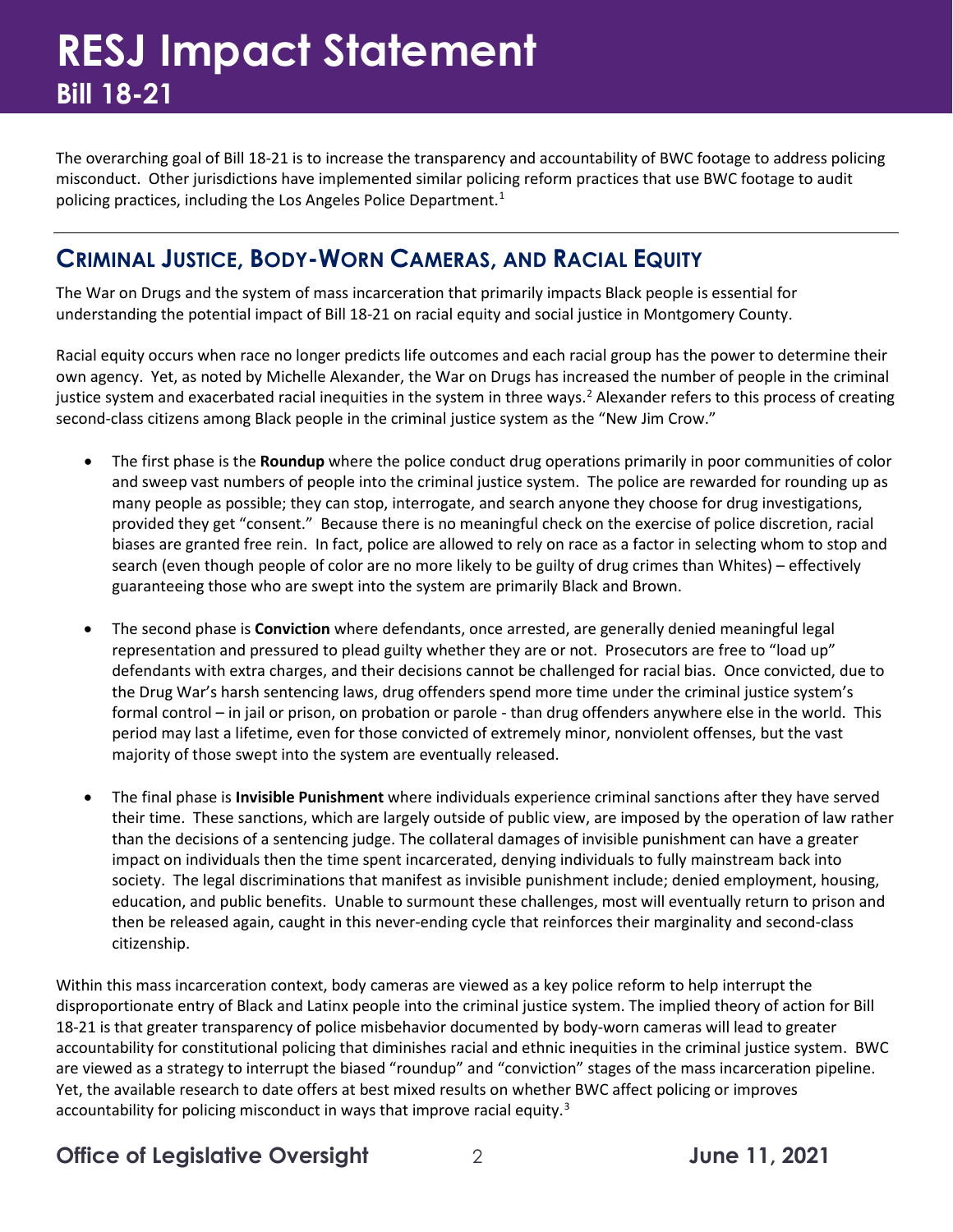For example, a recent summary of research on body-worn cameras by the CCJ Task Force on Policing finds that the use of BWC can be effective at reducing public complaints as a tool to support investigations, prosecutions, and public defense cases.<sup>4</sup> Research from the University of Chicago suggests that BWC can reduce police use of force.<sup>[5](#page-5-4)</sup> Research from the federal monitor for the New York City Police Department finds that the use of BWC compels officers to provide a more accounting of their pedestrian stops.<sup>[6](#page-5-5)</sup>

Yet, there is no research finding that the use of BWC has diminished racial disparities in policing.<sup>[7](#page-5-6)</sup> Moreover, Black residents are not as confident as White residents that BWC will improve police-community relations, narrow racial disparities, or improve officer accountability. Some Black residents fear that BWC footage can generate more harm than good by re-traumatizing Black residents with repeated views of state-sanctioned violence against their communities.<sup>[8](#page-5-7)</sup> These findings align with research demonstrate the disparate treatment of Black residents among BWC equipped officers who (a) spoke less respectively to Black community members in one study and (b) engaged in more unlawful stop and frisk encounters among Black and Latinx residents in another study.<sup>[9](#page-5-8)</sup>

The Leadership Conference on Civil and Human Rights and Upturn note that whether BWC make police more accountable, or simply intensify police surveillance of communities, depends on how the cameras and footage are used.<sup>[10](#page-5-9)</sup> The CCJ Task Force on Policing recommends that police departments employ strong accountability structures – training, supervision, appropriate policies, and oversight  $-$  to respond to misconduct revealed by video evidence.<sup>[11](#page-5-10)</sup> The CCJ Task Force also notes that if BWC video is used routinely in officer trainings, performance reviews, BWC footage, supervisory audits, and misconduct investigations, BWC can uncover officer misconduct and enhance officer accountability. Enhanced accountability to address officer misconduct is required for BWC footage to impact disparities in policing by race and ethnicity.

The operation of internal affairs within police departments is also essential to promoting accountability for addressing allegations of police misconduct. Best practice recommends that internal affair functions focus on a broad range of concerns, rather than solely adjudicating individual cases.<sup>[12](#page-5-11)</sup> Ideally, this should include a review of whether deficiencies in departmental policies, procedures or training have contributed to problematic policing behavior.<sup>[13](#page-5-12)</sup> Toward this end, the Building Trust Internal Affairs Promising Practices Guide offers three promising practices for enhancing accountability measures through internal affairs:

- Implement a citizen review or advisory function to reassure the community of the accountability of the department. This could include the use of:
	- $\circ$  Citizen review board as a panel of citizens that handles every aspect of the citizen compliant continuum;
	- $\circ$  Police review/civilian oversight where the police department handles every aspect of the compliant continuum, but citizens review their actions;
	- $\circ$  Police review/citizen-police appeal board where the police department handles every aspect of the compliant continuum, but the complainant may appeal the outcome to a board comprised of officers and citizens; and
	- $\circ$  An independent citizen auditor where the police department handles every aspect of the compliant continuum, but a citizen serves as an auditor.
- Use data systems to track complaints and assess departmental climate.
- Disseminate summary complaint and investigation outcomes to the public on a regular, consistent basis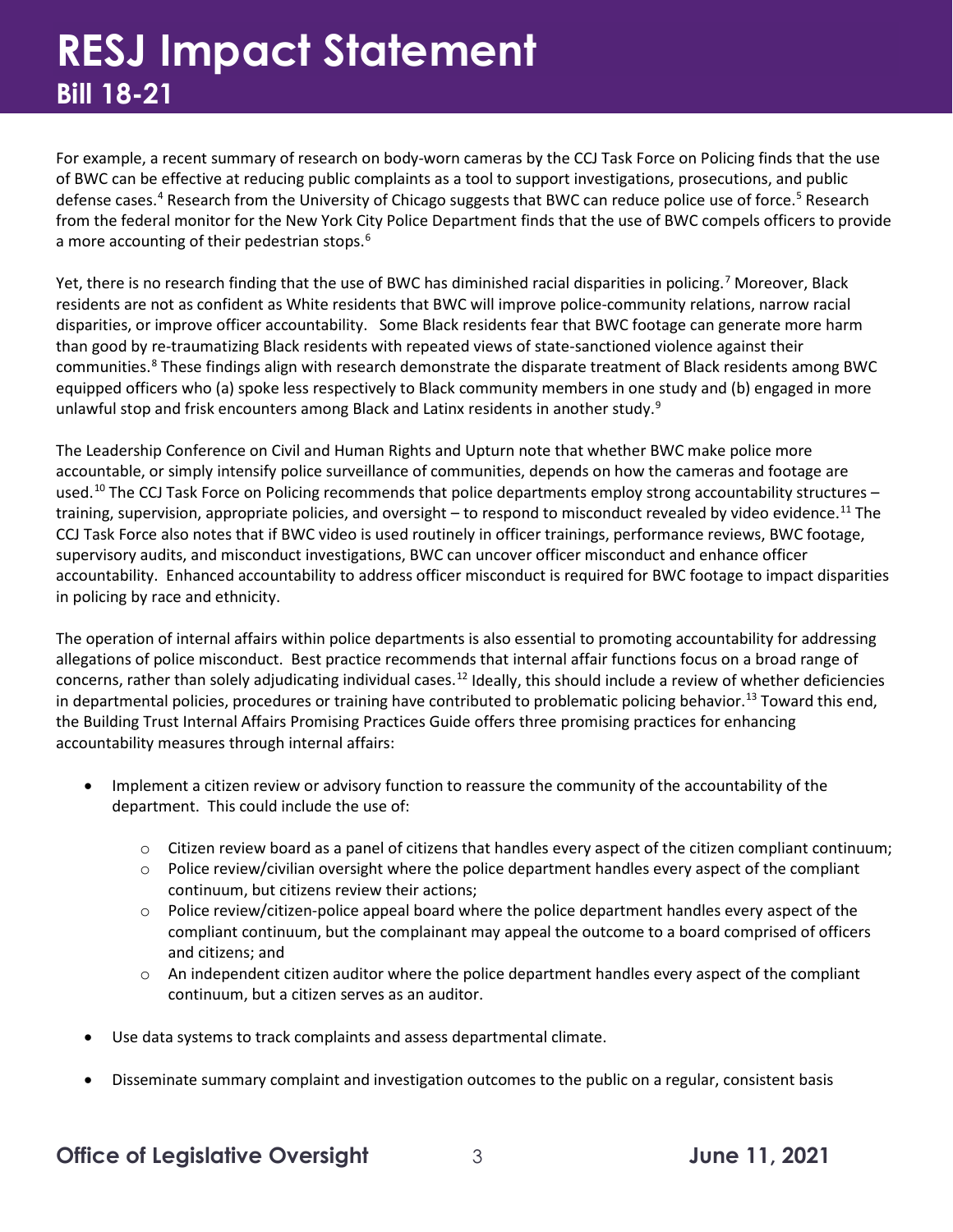#### **DEMOGRAPHIC DATA**

A review of data demonstrates racial and ethnic disparities in the "roundup" phase of the criminal justice system in Montgomery County. While Black people accounted for 18 percent of County residents, they comprised:

- 32 percent of Montgomery County Police Department (MCPD) traffic stops,
- 44 percent of MCPD arrests, and
- 55 percent of MCPD use of force cases.<sup>[14](#page-5-13)</sup>

Among those experiencing traffic stops by MCPD:

- Black men were three times as likely as White men to receive any traffic violations (46% v. 17%),
- Latino men were nearly twice as likely (32% v. 17%), and
- Other men were more than twice as likely (42% v. 17%).<sup>[15](#page-5-14)</sup>

A review of state data also demonstrates racial disparities in the "roundup" and "conviction" phases of the criminal justice system. While Black people accounted for 29 - 30 percent of the state's population, they accounted for:

- 54 percent of arrests for marijuana use across Maryland;<sup>[16](#page-5-15)</sup>
- 71 percent of Maryland's correctional population; $^{17}$  $^{17}$  $^{17}$
- 77 percent of Maryland's maximum-security correctional population and prisoners serving life sentences;<sup>[18](#page-5-17)</sup> and
- $\bullet$  100 percent of exonerated individuals across the state.<sup>[19](#page-5-18)</sup>

#### **ANTICIPATED RESJ IMPACTS**

Bill 18-21 aligns with the research recommending greater accountability in the use of BWC footage to identify and sanction police misconduct. As such, OLO anticipates that Bill 18-21 will reduce racial inequities in policing and policing outcomes by holding more police officers accountable for misconduct and racially biased policing in particular.

To date, the greater transparency of policing behavior available with BWC footage has been used to improve the tactical functions of police departments aimed at collecting evidence for court, investigate support, social control (e.g. mass demonstrations) and protecting officers in the line of duty. These goals benefit officers, but not as much as the communities that police are sworn to protect and serve. To achieve the later requires an accountability infrastructure aimed at using BWC footage to investigate and hold police officers accountable for misconduct.

The key provisions of Bill 18-21 require the random review of BWC footage to identify serious incidents of alleged misconduct and to increase reporting of internal affairs investigations. These key provisions align with policy expert recommendations for improving policing equity and accountability for police misconduct. Given this alignment, OLO anticipates that Bill 18-21 will reduce instances of racial misconduct in local policing and, in-turn, help diminish disparities by race and ethnicity in criminal justice outcomes across the County.

#### **METHODOLOGIES, ASSUMPTIONS, AND UNCERTAINTIES**

OLO reviewed several sources of information to develop this RESJ impact statement, including the following:

#### **Office of Legislative Oversight** 4 **June 11, 2021**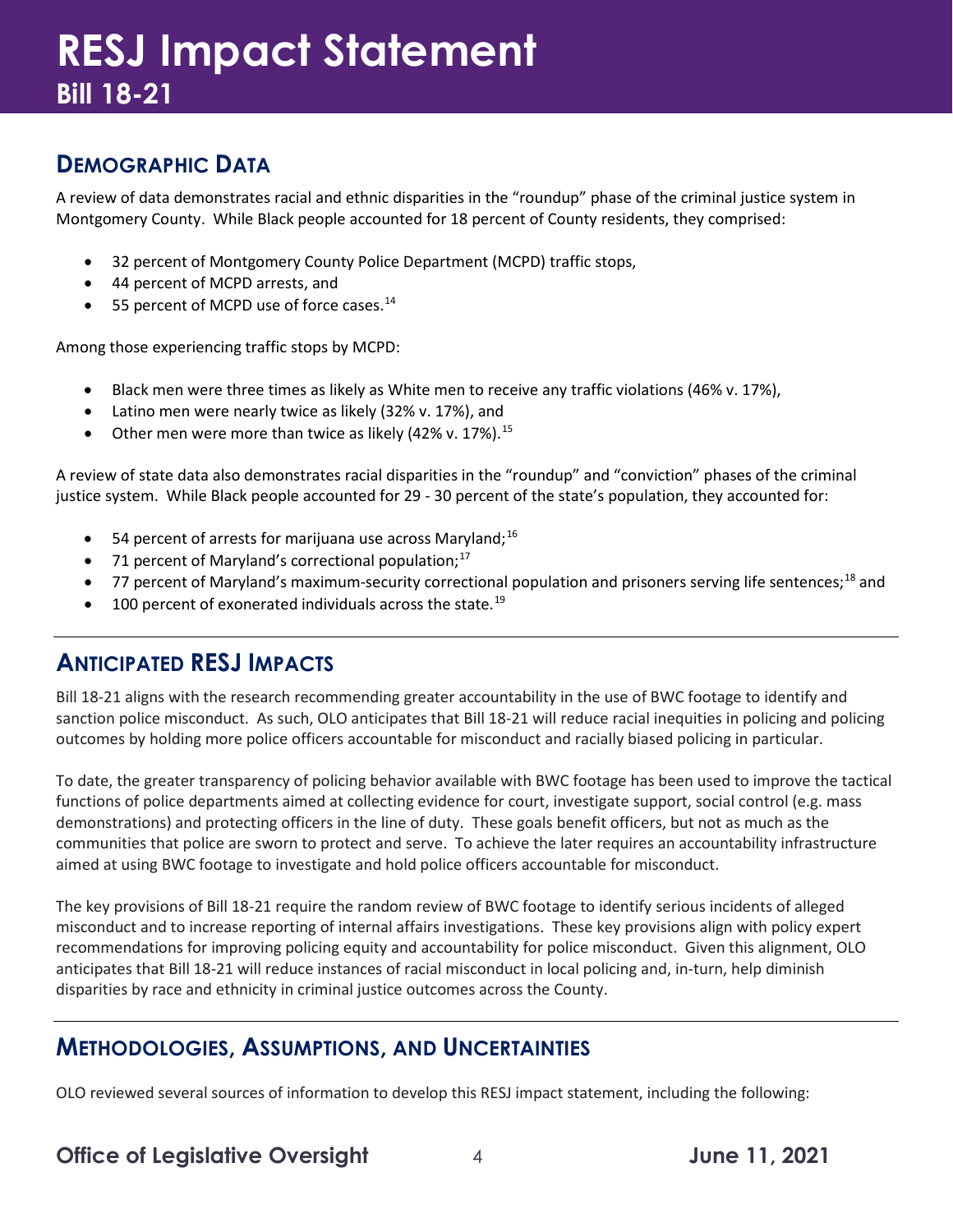- Internal Affairs Division Annual Report, Montgomery County Department of Police, 2020
- Justin Ready and Jacob Young, The Unfulfilled Potential of Police Body Cameras in the Era of Black Lives Matter, Slate, October 1, 2020
- Ashley Southall, Police Body Cameras Cited as 'Powerful Tool' Against Stop and Frisk Abuses, New York Times, November 30, 2020
- Building Trust Between the Police and the Citizens They Serve: An Internal Affairs Promising Practices Guide for Local Law Enforcement, 2009
- CCJ Task Force on Policing, Body-Worn Cameras, Policy Assessment, April 2021
- The Leadership Conference on Civil and Human Rights and Upturn, Policy Body Worn Cameras: A Policy Scorecard, November 2017
- PBS NewsHour, Body Cameras Are Seen As Key to Police Reform. But Do They Increase Accountability? June 25, 2020
- Cheryl Corley, Study: Body-Worn Camera Research Shows Drop in Use of Force, NPR Criminal Justice Collaborative, April 26, 2021
- Standards and Guidelines for Internal Affairs: Recommendations from a Community of Practice, Community Oriented Policing Services, U.S. Department of Justice, 2008
- Sunyoung Pyo, Do Body-Worn Cameras Change Law Enforcement Behavior? A National Study of Local Police Departments, The American Review of Public Administration, December 27, 2020
- Rob Voigt, et al, Language From Police Body Camera Footage Shows Racial Disparities in Officer Respect, PNAS, June 20, 2017
- Erin M. Kerrison, Jennifer Cobbina, and Kimberly Bender, Stop-Gaps, Lip Service, and Perceived Futility of Body-Worn Police Officer Cameras in Baltimore City, Journal of Ethnic and Cultural Diversity in Social Work, June 8, 2018

OLO also reviewed Racial and Equity Impact Notes authored by Jasmon Bailey of the Maryland Department of Legislative Services for the 2021 Maryland General Assembly for three criminal justice bills: HB 3, HB 32, and HB 742.

#### **RECOMMENDED AMENDMENTS**

To further enhance accountability to identify and address police misconduct, OLO recommends the Council consider amendments to Bill 18-21 that increase citizen oversight of internal audit investigations and provide citizen complainants access to relevant BWC footage.

As noted in the Building Trust Internal Affairs Promising Practices Guide, the use of citizen reviews and advisory functions can improve departmental accountability for policing misconduct and reassure the community about the accountability of the department.<sup>[20](#page-5-19)</sup> One of four common approaches - citizen review board, police review with citizen oversight, police review with citizen-police appeal board, or an independent citizen auditor - should be considered as recent changes to state law that now allow civilian oversight of police misconduct investigations.